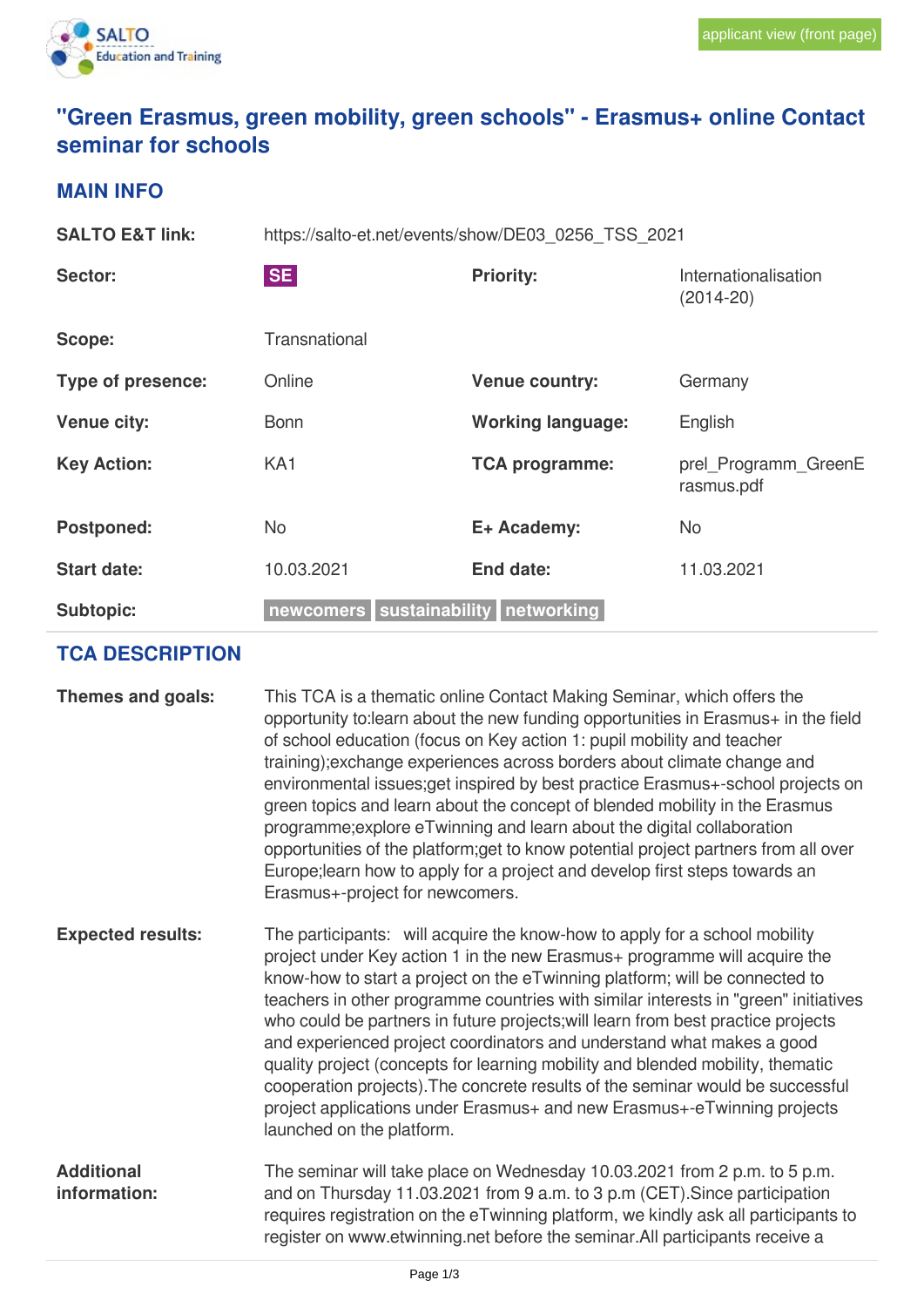

Certificate of Attendance for this training after the seminar.We kindly request our participants to download the required communication tool before the meeting and to use a camera and a headset with a microphone. Furthermore, we invite all participants to register on the eTwinning platform before the seminar.

## **PARTNERS AND PARTICIPANTS**

|                                                                      | Pädagogischen Austauschdienst der Kultusministerkonferenz     |                                                                                                                                                                                                                                                                                                                    |                   |  |
|----------------------------------------------------------------------|---------------------------------------------------------------|--------------------------------------------------------------------------------------------------------------------------------------------------------------------------------------------------------------------------------------------------------------------------------------------------------------------|-------------------|--|
| <b>Number of</b><br>participants:                                    | 60                                                            |                                                                                                                                                                                                                                                                                                                    |                   |  |
| Profile of participants:                                             | Erasmus+- project in 2021.                                    | This event aims at attracting newcomers to the Erasmus+ programme: Target<br>groups are teachers or head teachers from schools in the field of general<br>education (lower and upper secondary education / pupil age from 10 years<br>onwards). Participants should be motivated to apply for (or cooperate on) an |                   |  |
| <b>Participants per</b><br>country:                                  |                                                               |                                                                                                                                                                                                                                                                                                                    |                   |  |
| <b>Applied as Co-</b><br>organising partner(s):                      |                                                               |                                                                                                                                                                                                                                                                                                                    |                   |  |
| <b>Pending co-</b><br>organising partner<br>application(s):          |                                                               |                                                                                                                                                                                                                                                                                                                    |                   |  |
| <b>Accepted co-</b><br>organising partner(s):                        |                                                               |                                                                                                                                                                                                                                                                                                                    |                   |  |
| Sending partner(s) -<br><b>Booked places:</b>                        | AT01 - 3<br><b>BE01 - 1</b><br><b>HR01 - 4</b><br>$LT01 - 21$ | BE02 - 5 CY01 - 2 DK01 - 2<br>MT01 - 2 NL01 - 4 SK01 - 2 PT01 - 2 SE01 - 3                                                                                                                                                                                                                                         | FI01 - 3 FR01 - 5 |  |
| <b>Pending Sending</b><br>partner application(s)<br>- Booked places: |                                                               |                                                                                                                                                                                                                                                                                                                    |                   |  |
| <b>Accepted Sending</b><br>partner(s) - Accepted<br>places:          | AT01 - 3<br><b>BE01 - 1</b>                                   | BE02 - 5 CY01 - 2 DK01 - 2<br>HR01 - 4 LT01 - 2 MT01 - 2 NL01 - 4 SK01 - 2 PT01 - 2 SE01 - 3                                                                                                                                                                                                                       | FI01 - 3 FR01 - 5 |  |
| <b>Pending booked</b><br>places:                                     | 0                                                             |                                                                                                                                                                                                                                                                                                                    |                   |  |
| <b>Accepted places:</b>                                              | 40                                                            |                                                                                                                                                                                                                                                                                                                    |                   |  |
| <b>ACTIVITY APPLICATION</b>                                          |                                                               |                                                                                                                                                                                                                                                                                                                    |                   |  |
| <b>Start date of activity</b><br>application:                        | 01.10.2020                                                    | <b>Application deadline:</b>                                                                                                                                                                                                                                                                                       | 18.01.2021        |  |

**Organiser NA:** DE03 - Nationale Agentur für EU-Programme im Schulbereich im